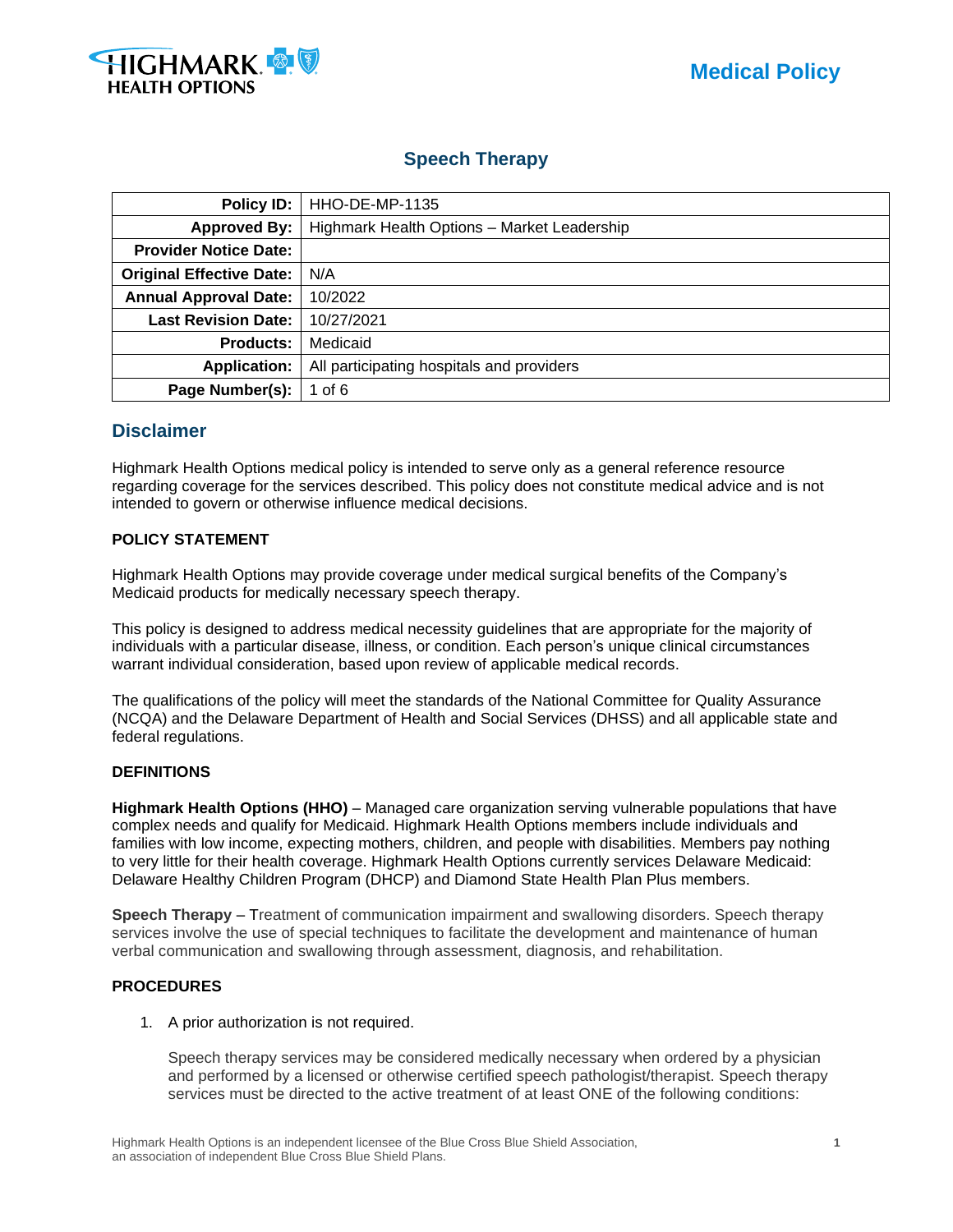



- Disease (e.g., post-cerebrovascular accident, apraxia); or
- Trauma (e.g., subdural hematoma influencing the speech center); or
- Congenital malformation anomalies (defects which are the result of imperfect development of an embryo or established during intrauterine life, e.g., craniofacial disorders; [cleft palate and lip]) or congenital hearing impairment); or
- Previous therapeutic processes (e.g., esophageal training following laryngectomy); or
- Medical/biological voice dysfunctions associated with vocal cord lesions.

Voice therapy may be considered medically necessary for ANY of the following conditions (this is not an all-inclusive list):

- Closed head trauma; or
- Laryngeal trauma and trauma related dysphonia's; or
- Polyps; or
- Vocal cord lesions; or
- Vocal cord paralysis or paresis; or
- Vocal cysts; or
- Vocal nodules.

Note: Voice therapy provided prior to surgery is not a covered service.

Speech therapy services must achieve a specific diagnosis-related goal for an individual who has a reasonable expectation of achieving measurable improvement in a reasonable and predictable period of time. These services must also provide specific, effective, and reasonable treatment for the individual's diagnosis and physical condition.

Speech therapy should be provided in accordance with an ongoing, written therapy plan.

2. Habilitative therapy

Speech therapy services ordered by a professional provider to promote the restoration, maintenance or improvement in the level of function following disease, illness, or injury. This also includes therapies to achieve functions or skills never acquired due to congenital and developmental anomalies.

The treatment plan should be maintained in the medical record and include the following:

- Specific statements of long- and short-term goals; and
- Measurable objectives; and
- A reasonable estimate of when the goals of therapy will be reached; and
- A description of the specific treatment techniques and/or exercises to be used in the treatment; and
- The frequency and duration of the treatment.

The following services are not covered:

- Therapy provided in an in-patient setting if speech therapy was the sole reason for the hospitalization; and
- Therapy that is considered primarily educational; and
- Services that do not require the skills of a qualified provider of speech therapy including those that can be effectively provided by the individual, family, or caregivers as well as those treatments that maintain function using routine, repetitious, and/or reinforced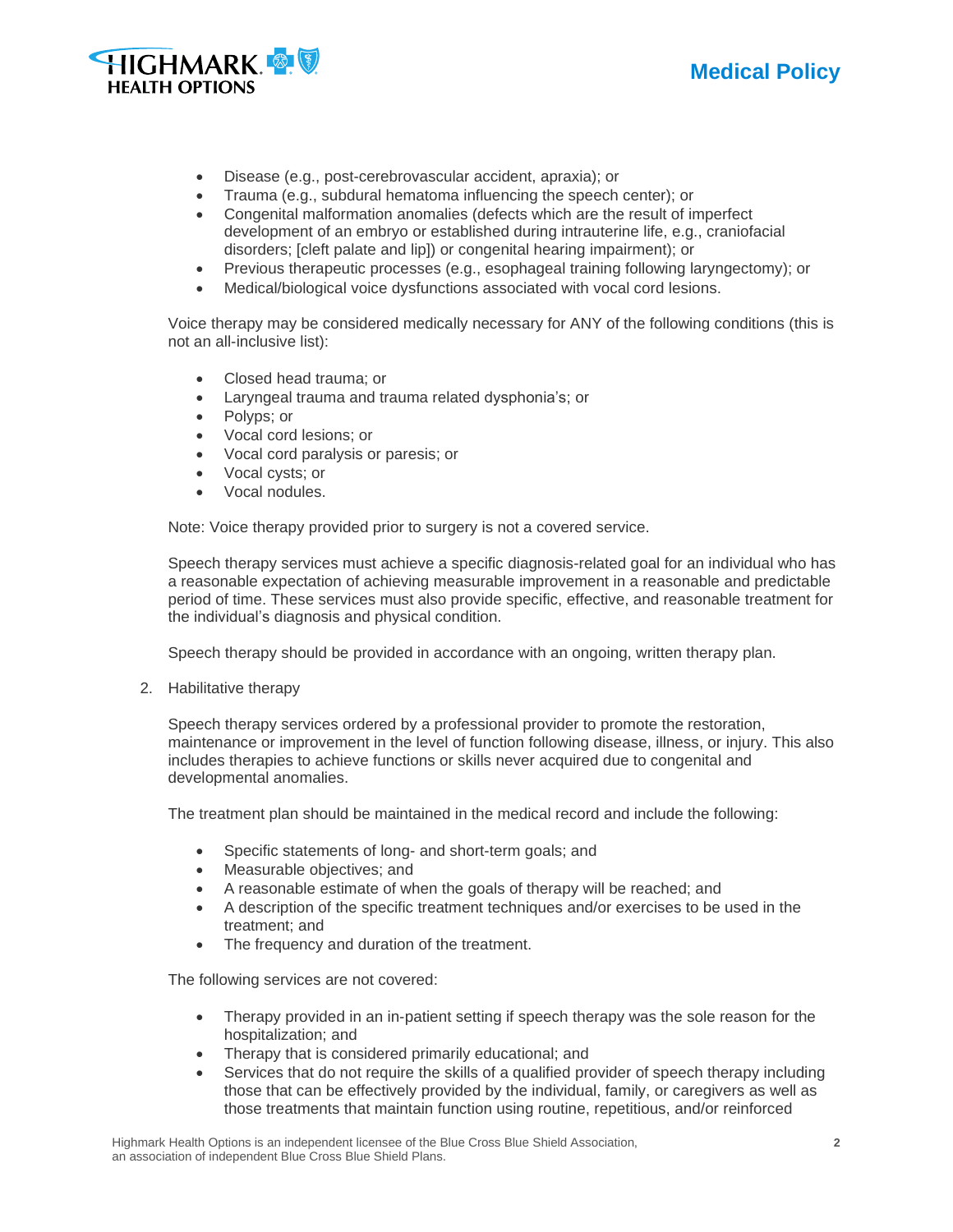



procedures that are neither diagnostic nor therapeutic (e.g., practicing word drills for developmental articulation errors); and

- Speech therapy services for dysfunctions that are self-correcting, such as language therapy for young children with natural dysfluency or developmental articulation errors that may be self-correcting; and
- Services that duplicate those provided by physical or occupational therapists. (Therapists should provide different treatments that reflect each therapy discipline's unique perspective on the individual's impairments and functional deficits and not duplicate the same treatment. They must also have separate evaluations, treatment plans, and goals).

The following are coverage and selection criteria for individuals exhibiting developmental delay in speech or language articulation and/or neurological disorders which impact speech:

- Speech therapy services provided for individuals with delayed speech/language development are generally medically necessary when the delay is secondary to a history of significant chronic ear infection or loss of hearing during the formative period for speech and language skills. Generally, this period is considered to be from birth to 12 years of age. The majority of these individuals will fall within an age range of 18 months to eight (8) years; or
- Chronic ear infections must be of such documented severity and duration that the development of speech/language skills can be shown to be impaired. Generally, a bilateral hearing loss of 40dB of sufficient length (generally three months) during the speech/language formative period is adequate for the coverage of these services; or
- A diagnosis of acute or chronic otitis media by itself is not a sufficient diagnosis to substantiate coverage for speech therapy services. An observed and documented delay in or loss of speech/language skills must occur to warrant coverage of these services; or
- For individuals with chronic otitis media, the number of infections is not as important as the duration and timing of a related hearing loss when determining coverage for speech therapy. Likewise, the presence or absence of ear tubes should not generally impact the coverage determination for speech therapy services. Coverage should generally be dependent on the degree of articulatory disturbance rather than the presence or absence of ear tubes or frequent ear infection; or
- The frequency and duration of services normally needed to treat these conditions will vary considerably based on many factors, including the age of the individual, learning capabilities, severity of the problem, or other medical complications.

VitalStim® Therapy is a type of neuromuscular electrical stimulation where a small current is passed through external electrodes placed on the neck to stimulate inactive or atrophied swallowing muscles. With repeated therapy, throat muscles are reported to be retrained and the individual progresses to an optimum level of swallow function.

The use of-VitalStim<sup>®</sup> for the treatment of dysphagia is considered experimental/investigational and therefore noncovered. Scientific evidence of safety and efficacy has not been proven.

#### 3. Post-payment audit statement

The medical record must include documentation that reflects the medical necessity criteria and is subject to audit by Highmark Health Options at any time pursuant to the terms of your provider agreement.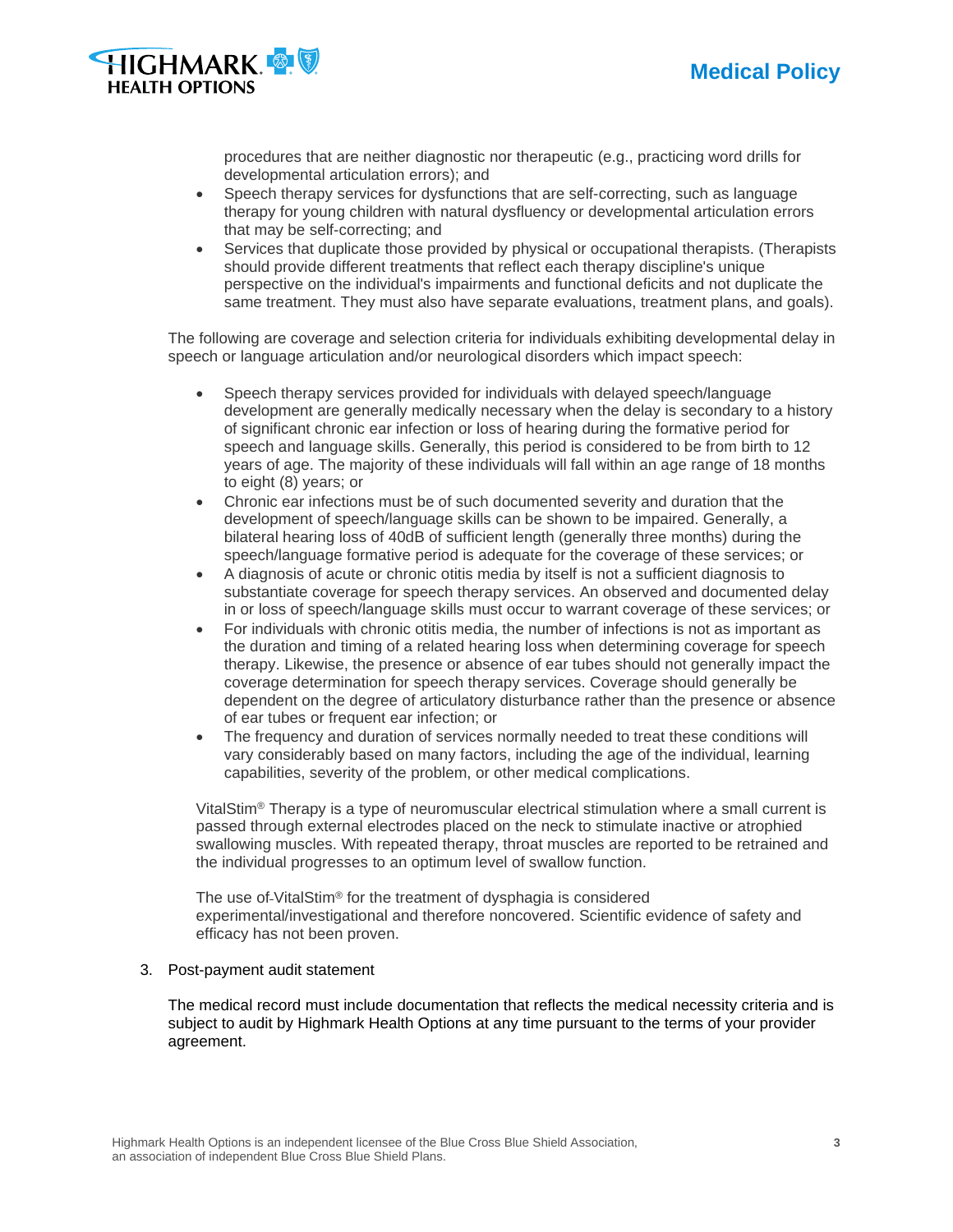



#### 4. Place of service: outpatient

Experimental/investigational (E/I) services are not covered regardless of place of service.

Speech therapy is typically an outpatient procedure which is only eligible for coverage as an inpatient procedure in special circumstances, including, but not limited to, the presence of a comorbid condition that would require monitoring in a more controlled environment such as the inpatient setting.

#### **CODING REQUIREMENTS**

| <b>CPT code</b> | <b>Description</b>                                                                                                                                                                                                                                                                       |
|-----------------|------------------------------------------------------------------------------------------------------------------------------------------------------------------------------------------------------------------------------------------------------------------------------------------|
| 92507           | Treatment of speech, language, voice, communication, and/or auditory processing<br>disorder; individual.                                                                                                                                                                                 |
| 92508           | Treatment of speech, language, voice, communication, and/or auditory processing<br>disorder; group, 2 or more individuals.                                                                                                                                                               |
| 92521           | Evaluation of speech fluency (e.g., stuttering, cluttering).                                                                                                                                                                                                                             |
| 92522           | Evaluation of speech sound production (e.g., articulation, phonological process, apraxia,<br>dysarthria).                                                                                                                                                                                |
| 92523           | Evaluation of speech sound production (e.g., articulation, phonological process, apraxia,<br>dysarthria); with evaluation of language comprehension and expression (e.g., receptive<br>and expressive language).                                                                         |
| 92524           | Behavioral and qualitative analysis of voice and resonance.                                                                                                                                                                                                                              |
| 96125           | Standardized cognitive performance testing (e.g., ross information processing<br>assessment) per hour of a qualified health care professional's time, both face-to-face time<br>administering tests to the patient and time interpreting these test results and preparing the<br>report. |
| G0153           | Services performed by a qualified speech-language pathologist in the home health or<br>hospice setting, each 15 minutes.                                                                                                                                                                 |
| S9128           | Speech therapy, in the home, per diem.                                                                                                                                                                                                                                                   |
| 97799           | Unlisted physical medicine/rehabilitation service or procedure.                                                                                                                                                                                                                          |

#### **COVERED DIAGNOSIS CODES FOR PROCEDURE CODES: 92507, 92508, 92521, 92522, 92523, 92524, 96125, G0153, S9128**

| <b>Codes</b> |         |         |         |         |                    |                    |
|--------------|---------|---------|---------|---------|--------------------|--------------------|
| F80.0        | F80.1   | F80.2   | F80.4   | F80.81  | F80.82             | F80.89             |
| F80.9        | G93.40  | G93.41  | G93.49  | H93.25  | 167.83             | 169.023            |
| 169.123      | 169.223 | 169.320 | 169.323 | 169.823 | 169.923            | J38.00             |
| J38.01       | J38.02  | J38.1   | J38.2   | J38.3   | J38.7              | K <sub>11.7</sub>  |
| Q35.1        | Q35.3   | Q35.5   | Q35.7   | Q35.9   | Q36.0              | Q36.1              |
| Q36.9        | Q37.0   | Q37.1   | Q37.2   | Q37.3   | Q37.4              | Q37.5              |
| Q37.8        | Q37.9   | Q38.1   | Q38.5   | Q38.8   | R <sub>06.00</sub> | R <sub>06.09</sub> |

Highmark Health Options is an independent licensee of the Blue Cross Blue Shield Association, **4** an association of independent Blue Cross Blue Shield Plans.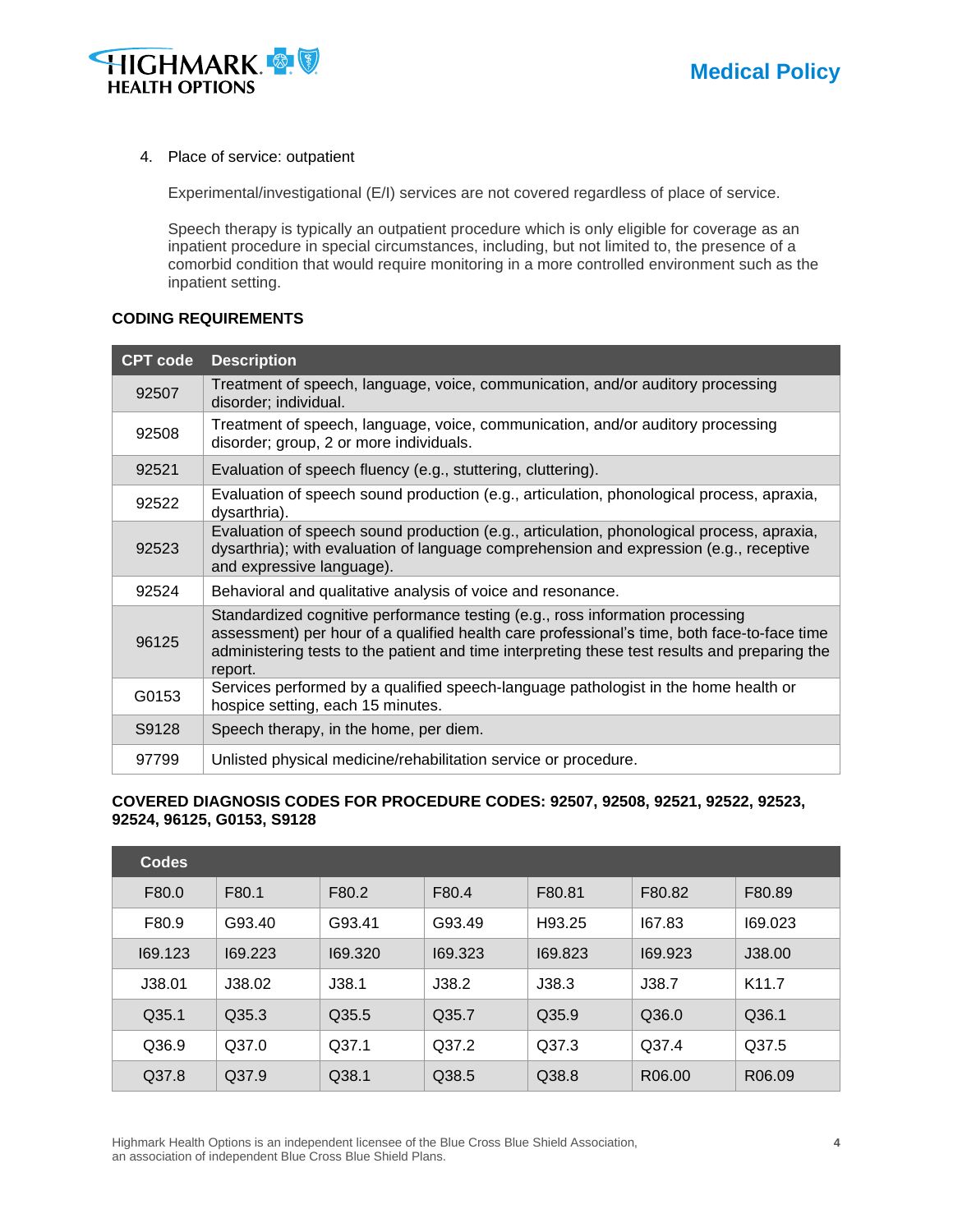

| R <sub>06.3</sub>  | R <sub>06.83</sub> | R <sub>06.89</sub> | R <sub>13.0</sub> | R <sub>13.10</sub> | R <sub>13.11</sub> | R <sub>13.12</sub> |
|--------------------|--------------------|--------------------|-------------------|--------------------|--------------------|--------------------|
| R <sub>13.13</sub> | R <sub>13.14</sub> | R <sub>13.19</sub> | R47.01            | R47.02             | R47.1              | R47.81             |
| R47.82             | R47.89             | R48.1              | R48.2             | R48.8              | R48.9              | R49.0              |
| R49.1              | R49.21             | R49.22             | R49.8             | R49.9              | R68.2              | S06.0X0A           |
| S06.0X1A           | S06.0X2A           | S06.0X3A           | S06.0X4A          | S06.0X5A           | S06.0X6A           | S06.0X7A           |
| S06.0X9A           |                    |                    |                   |                    |                    |                    |

# **REIMBURSEMENT**

Participating facilities will be reimbursed per their Highmark Health Options contract.

# **Reference**

American Speech-Language Hearing Association. Admission/Discharge Criteria in Speech-Language Pathology.2016 Scope of practice in speech-language pathology. https://www.asha.org/policy/GL2004- 00046/. Accessed November 1, 2019.

Byeon S. Effect of the Masako maneuver and neuromuscular electrical stimulation on the improvement of swallowing function in patients with dysphagia caused by stroke. J Phys Ther Sci. 2016; 28(7): 2069– 2071.

Ebbels S, Wright L, Brockbank S, Godfrey C, et al. Effectiveness of 1:1 speech and language therapy for older children with (developmental) language disorder. Int. J Lang Commun Disord. 2017;5d2(4):528-539.

Farquharson K. After dismissal: Examining the language, literacy, and cognitive skills of children with remediated speech sound disorders. Perspec School-Based Is. 2015;50-59.

Gillespie Am Yabes H, Rosen C, Gartner-Schmidt J. Efficacy of conversation training therapy for patients with benign vocal fold lesions and muscle tension dysphonia compared to historical matched control patients. J Sp Lang Hear Res. 2019;62:4062-4079.

Gilmore N, Ross K, Kiran S. The Intensive Cognitive-Communication Rehabilitation Program for Young Adults With Acquired Brain Injury. American Journal of Speech-Language Pathology. 2019;28:341-358.

Hartick C, Balif C, De Guzman V et al. Indirect ve direct voice therapy for children wih vocal nodules. JAMA Otolaryngol Head Neck Surg. 2018;144(2):156-163.

Luyten A, Bettens K, et al. Short-term effect of short, intensive speech therapy on articulation and resonance in Ugandan patients with cleft (lip and) palate. J Comm Disord. 2016;71-82.

Luyten A, Bettens K, et al. Short-term effect of short, intensive speech therapy on articulation and resonance in Ugandan patients with cleft (lip and) palate. J Comm Disord. 2016;71-82.

Martinez CC, Cassol M. Measurement of voice quality, anxiety and depression symptoms after speech therapy. J Voice. 2015;446-449.

Mccurtin A, Healy C. Why do clinicians choose the therapies and techniques they do? Exploring clinical decision-making via treatment selections in dysphagia practice. Int J Speech Lang Pathol. 2017;19:69– 76.